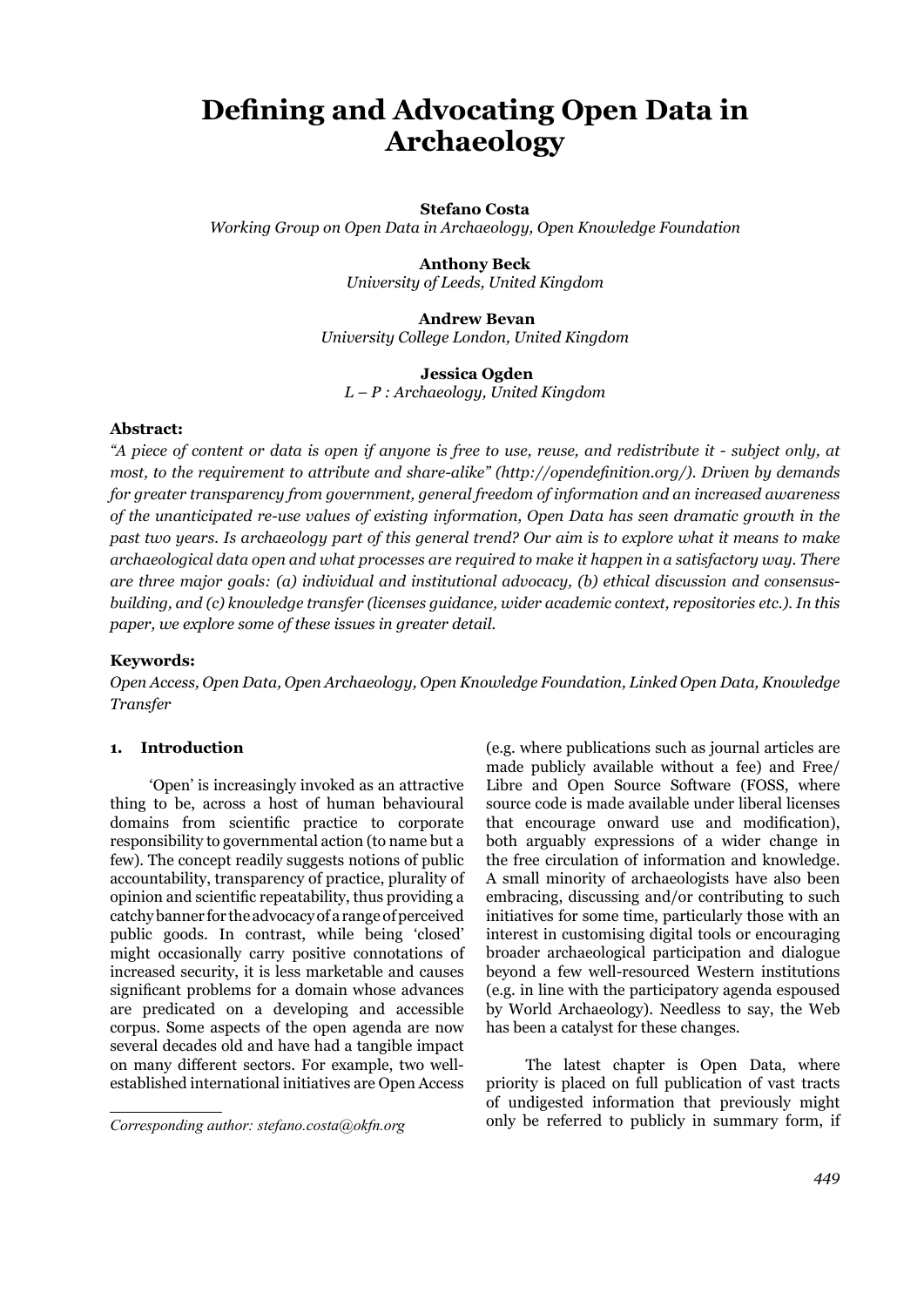at all. As with Open Access and FOSS, Open Data is not an initiative that is specific to archaeology, but instead reflects much wider calls, for example, for increased access to government data (data. gov.uk, 2012) and data across academia (Royal Society, 2012). The underlying rationale of Open Data is that promoting untrammeled access to large amounts of 'raw' information enables patterns of re-use and knowledge creation that were previously impossible and/or largely unanticipated. We seek to define what we mean by archaeological data in clearer terms below, but regardless of how this is done, most practitioners would certainly agree that archaeology produces a great deal of data and that a rapidly increasing portion of this is digital. Indeed, being digital is a necessary condition behind the free circulation of data over the Internet, and it is unsurprising that Open Data is particularly popular in the IT domain. In recent years, this popularity has generated an interest in Open Data in archaeology which is highlighted by the increasing number of sessions at the Computer Applications in Archaeology meetings dedicated to this topic. While there is undoubtedly an element of hype, this growing enthusiasm remains a very positive trend in our view. In this paper, we therefore explore how we might define the nature of archaeological data, and thereafter use this as a backdrop for discussing the strengths and weaknesses offered by existing models for data sharing. In particular, we are interested in advocating data-sharing models that emphasise sustainability, remain aware of different cultures of practice and that engage with broader social and ethical issues in archaeology.

# **2. What is Archaeological Data?**

A traditional, often implicit view of archaeological 'data' places it in opposition to the act of 'interpretation'. From this perspective, data are (often standardised) information packets that are meant to capture the archaeological record or other kinds of archaeological evidence in raw form and which are typically obtained via a rigorous, scientific method (e.g. through controlled excavation or through instrumental analyses), whereas interpretation is seen as a subsequent, richer stage of the archaeological process. Wider debate in archaeology as a discipline (e.g. between so-called processual and post-processual perspectives) and value judgements about more and less important kinds of archaeology (e.g. digging versus synthesis and theorising) have often found purchase around this assumed contrast. In recent years, however, this contrast has rightly been subject to revision, as various commentators have noted the widely acknowledged, if often forgotten, fact that all stages of archaeological practice involve theoryladen assumptions, and hence that data collection and interpretation are closely entwined. Current perspectives on this kind of issue tend to emphasise pragmatism in making such distinctions (e.g. Lucas 2012), and in line with this, here we retain an idea of data as being packets of information that are particularly amenable to easy reorganisation and/or automated processing. Even so, the kinds of information that can be thought of as data are much more diverse that some might initially think. Through interpretation and knowledge acquisition, data can be transformed. Sometimes the data transformation process consists of a series of steps, or a workflow. Each step can contain assumptions and generalisations that have an impact on the final interpretation. It is rare for this transformational process to be documented. Open archaeological data therefore should refer to all archaeological information that is shared (by whatever means) under licenses that allow re-use by everyone (e.g. according to the Open Knowledge Definition<sup>2</sup>). This definition is deliberately not a neutral description of the status quo in archaeology, but rather aims to provoke a wider shift in perspective about what constitutes archaeological data in the first place. We should also expand our sense of who the stakeholder might be for open data, avoiding the idea of an experts-only environment to one in which the re-users might be archaeologists, policy makers, planners and the public. Put simply, the data requires democratising. We hope the knockon effect of such an effort will also raise digital awareness and literacy. This will affect the creation, management and use of data at all levels.

A broader definition of data enables a richer environment of reuse to develop. For example, through the removal of paywalls Open Access results in increased public availability of journals and publications in digital format. However, a fully open license also allows us to add value to Open Access texts by using powerful text-mining software

<sup>2</sup> Open Knowledge Definition http://opendefinition.org/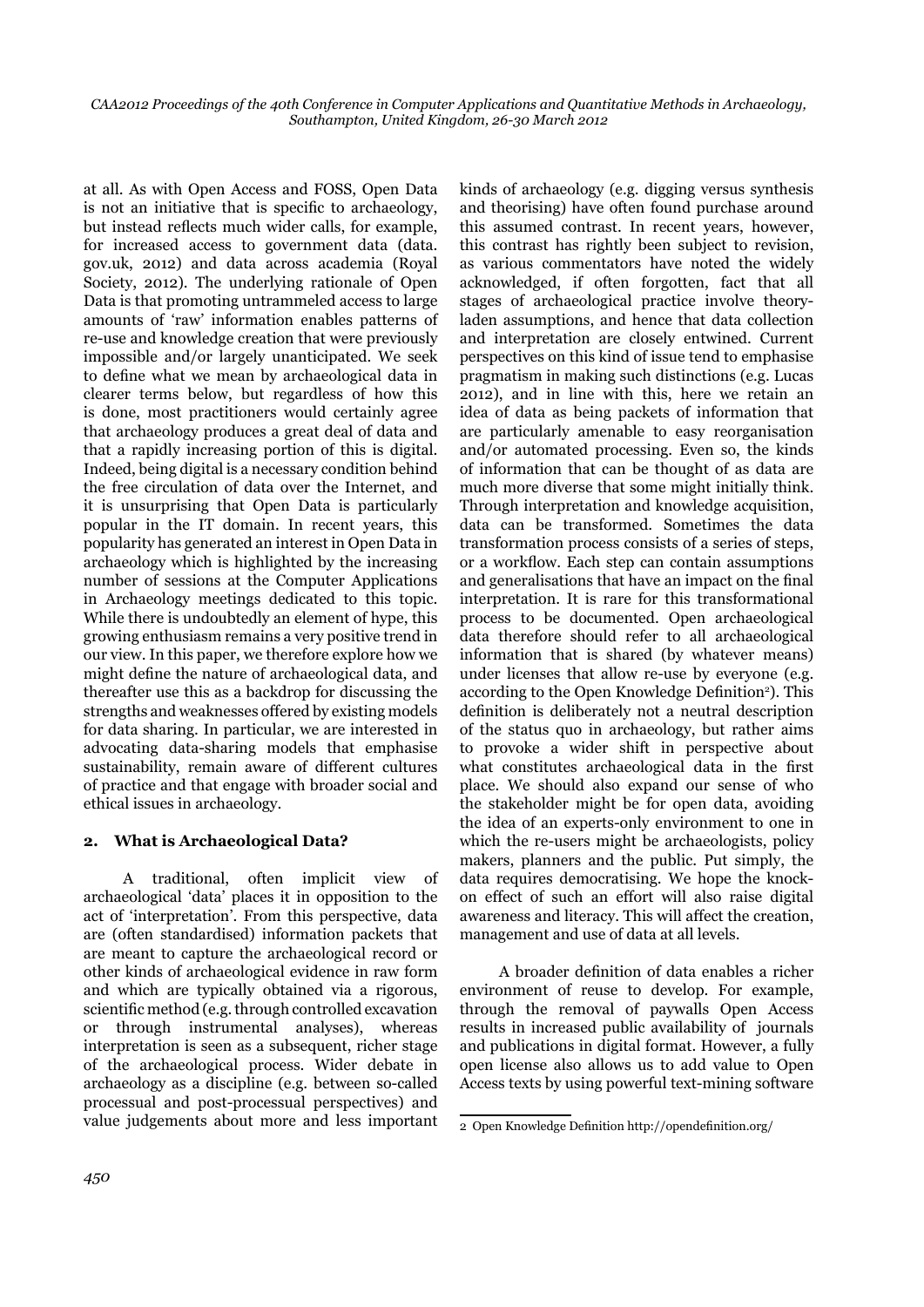in order to perform automated categorisation and extraction of information. This is already popular in biomedical science (see Open Knowledge Working Group on Open Science 2012). By means of textmining, information that was previously thought to be locked within the semantic complexity of natural language can be reborn and extracted as structured data. In line with this, the concept of a 'derived dataset' is key to the understanding of critical aspects of usage licenses and the determination of rights ownership, discussed below, but also for a long-term vision of how archaeological knowledge might circulate if made free to do so. Certain kinds of open archaeological data have the potential to be 'big data', not least because they can claim to have wide spatio-temporal coverage. However, it would be wrong to assume that only big data deserve to be open. As with anything else, scale and size should not be the sole parameter to assess quality. Models of dissemination may differ significantly depending on the size of the dataset, but small-scale datasets are both important in their own right, and prone to becoming large-scale via judicious aggregation with others at a later date. These initiatives allow us to rediscover a pathway to the kinds of synthetic perspectives on long term human culture last possible many decades ago (Bevan 2010).

## 3. Models of (Open) Data Sharing

It is clear that the sharing of archaeological data, especially via the Web and via licenses that encourage re-use, is nothing new or pioneering. Well-known and established services such as the UK Archaeology Data Service<sup>3</sup>, Open Context<sup>4</sup> and the Digital Archaeological Record<sup>5</sup> host a range of archaeological datasets. Private bodies such as Oxford Archaeology make their grey literature available as an open archive<sup>6</sup>. Research projects share through their websites parts or all of the data archives created during the project. Occasionally, researchers integrate their own published papers with digital data otherwise unavailable through traditional means. Some research teams have their

archives on the Web, but under restricted access. The variety of actors engaged in data sharing is largely mirrored by the variety of technical choices and tools that are adopted to fulfill the task. The spectrum ranges from interactive web applications (through WebGIS or query-able databases) to catalogues conforming to technical standards (such as the European Commission INSPIRE Directive<sup>7</sup>), and from complex datasets made interoperable via simplified formats and structures) to simple datasets available as web pages or documents. It is still rare to publish datasets alongside finished articles and rarer still to have any means to reproduce analysis and processing chains as part of the standard review process.

Given this wider context, we can make a distinction between two alternative models for sharing data: (a) 'living' datasets that either involve interactive applications or continue to experience incremental updates, and (b) static datasets released as a stable resource (i.e. similar to a paper that does not undergo any changes once published). These two models are not mutually exclusive, and technically it is possible to create snapshots from active datasets, or to develop interactive applications for the exploration of inactive datasets.

Some of these web applications (the first model) are easy to install and quite popular because of their ability to perform queries and explore map data via an intuitive user interface. However, this dynamic model is not without issues. First, the scalability of these systems is comparatively low, both in terms of long-term management and usability. Second, their duplicability is low as well, making long-term preservation problematic at best: such server driven systems tend to become oneoffs. Moreover, in many cases, actual datasets are locked up in the web service and cannot be easily downloaded. The risk is that when the web service is eventually deprecated the data can be lost. Third, no matter how flexible the design of the interface and querying system, there will always be a limit to what users can do (i.e. the range of possible avenues for re-use is heavily constrained). Finally, web services in general are more difficult to develop and maintain as fully open systems (e.g. as discussed in detail in

<sup>3</sup> Archaeology Data Service http://archaeologydataservice.  $ac.uk/$ .

<sup>4</sup> Open Context http://opencontext.org/.

<sup>5</sup> the Digital Archaeological Record http://www.tdar.org.

<sup>6</sup> Oxford Archaeology Library http://library.thehumanjourney.  $net/.$ 

<sup>7</sup> European Commission INSPIRE Directive http://inspire.jrc. ec.europa.eu/.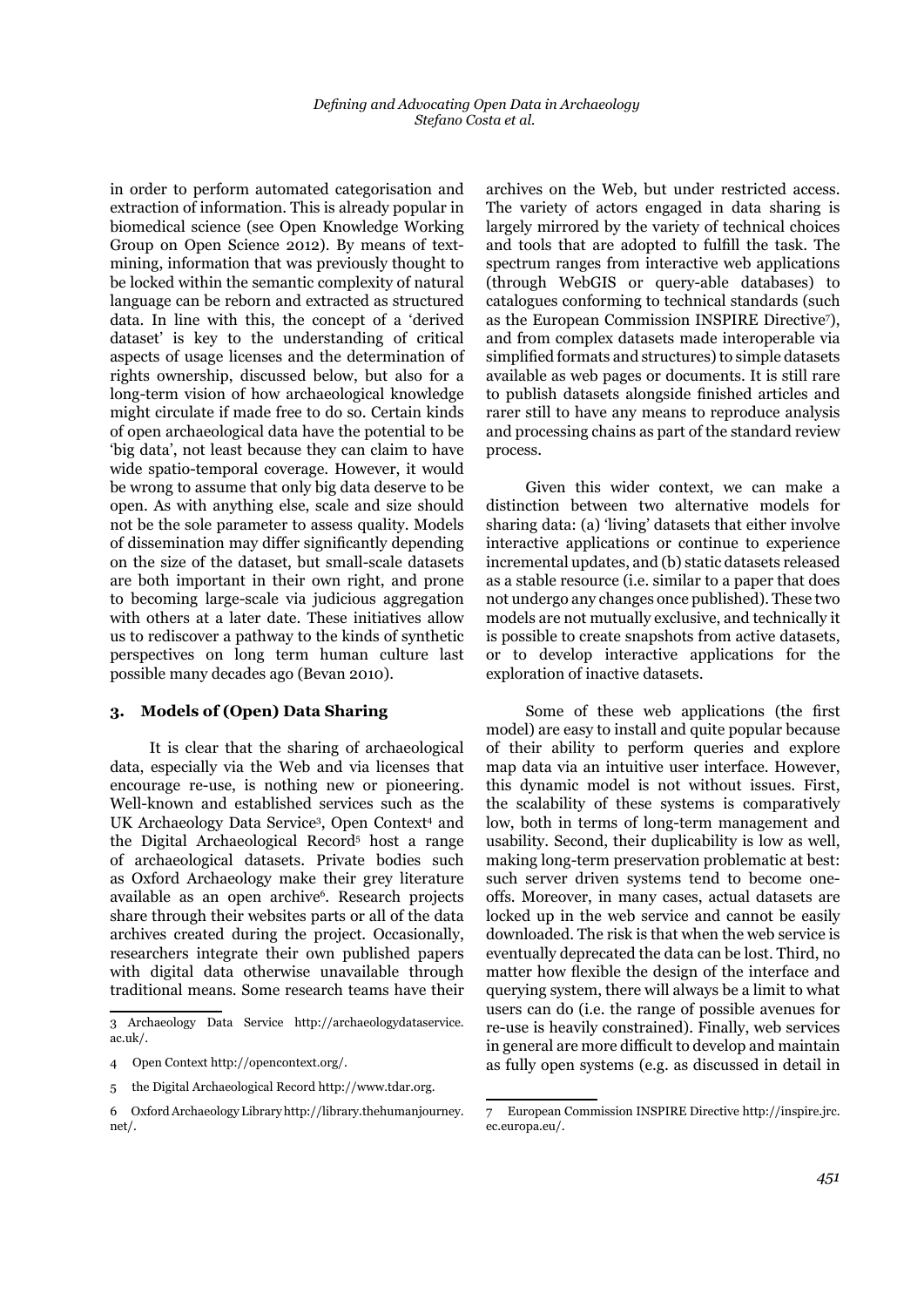documents like the Franklin Street Statement<sup>8</sup> and the Open Software Service Definition<sup>9</sup>).

The second model, involving static datasets, is simpler from a technical point of view, and allows for the sharing of files and file archives by users who download them from, for example, a stable URL. The absence of built-in exploratory tools makes documentation particularly important in this case, even though catalogue software like CKAN are developing such tools. Documentation need not be limited to a formal description of the content, but should also be explicit about the who, when, where, what, why and how the dataset was created in first place. Data can be published in various formats, with some interoperable formats which have demonstrated widespread acceptance  $(csv, xml, shp)$ . However, the use of some of these interoperable formats can minimise the complexity of the underlying source data leading to the publication of incomplete datasets. In terms of data 'objects' this model is far more scalable, as from a technical point of view archiving is straightforward, and the cost of hosting even thousands of these datasets is linear to the quantity, not the quality or complexity. However, data aggregation for analysis beyond that envisaged by the original scale of data collection is complicated due to structural, syntactic and semantic heterogeneities (Bishr 1998).

In reality, the main data repositories cited above allow for some provision of both living and static data. Nevertheless, it is worth highlighting the strong analogies between the static model for data dissemination and traditional publication (either digital or printed). Hence, static approaches to data sharing not only are attractive for the technical reasons noted above, but also because they encourage a smoother transition from older (static, printed matter with restrictive licensing) to newer (static open data) knowledge sharing systems. Moreover, this approach can also work well within the current system of academic evaluation and reward, by making the dataset a typical type of publication such as a formal data paper. There are already some interesting examples in this direction,

such as the *Journal of Open Archaeology Data10* which offers a concept of metadata that is not merely technical but also includes an explanation of the value of the dataset and the possible use-cases envisaged by the authors. The dataset as a finished and fixed item also represents a point of confidence for those who cite or use it, as happens with public domain radiocarbon calibration data.

A third emerging model is Linked Open Data (LOD), discussed only briefly here. A fundamental aspect of LOD is the use of Uniform Resource Identifiers (URIs), unique references that can be associated with both human- and machinereadable resources. LOD datasets are commonly distributed as downloadable, highly interoperable files (usually plain text). In one sense, LOD is quite similar to the static data model outlined above, but the use of URIs tends to encourage their treatment as a physical node in a wider network accessed via accompanying web service. Advanced querying of these kinds of LOD frameworks is possible via the SPARQL protocol, in a way which ushers in a highly interactive data environment, albeit one that at present can only be provided by well-resourced institutions. LOD requires datasets to be harmonised to some degree but this need not be very onerous for dataset creators. For example, tools such as Google Refine, are a helpful way to clean up data with an eye to LOD resources (such as those provided by Freebase). Even so, we would stress that these more involved tasks, associated with the construction of richer semantic web content, can and should be kept separate from the easier one of publishing open data in simple open formats. If we continue to place an emphasis on simple open data, we leave fewer excuses for not participating and yet also leave the door open if someone else is interested in enhancing the data via LOD at a later date.

## 4. **Ethics**

It is also worth discussing the ethical issues surrounding open data here, with regard both to the reasons why people should feel it incumbent on them to produce such data as part of their professional archaeological lives, and with regard to the potential misuse of open data in the archaeological domain. The socio-economic argument is particularly

<sup>8 &</sup>quot;Franklin Street Statement", last modified July 14, 2008, http://autonomo.us/2008/07/14/franklin-street-statement/.

<sup>9 &</sup>quot;Open Software Service Definition", last modified October 8. 2008, http://opendefinition.org/software-service/.

<sup>10</sup> Journal of Open Archaeology Data http:// openarchaeologydata.metajnl.com/.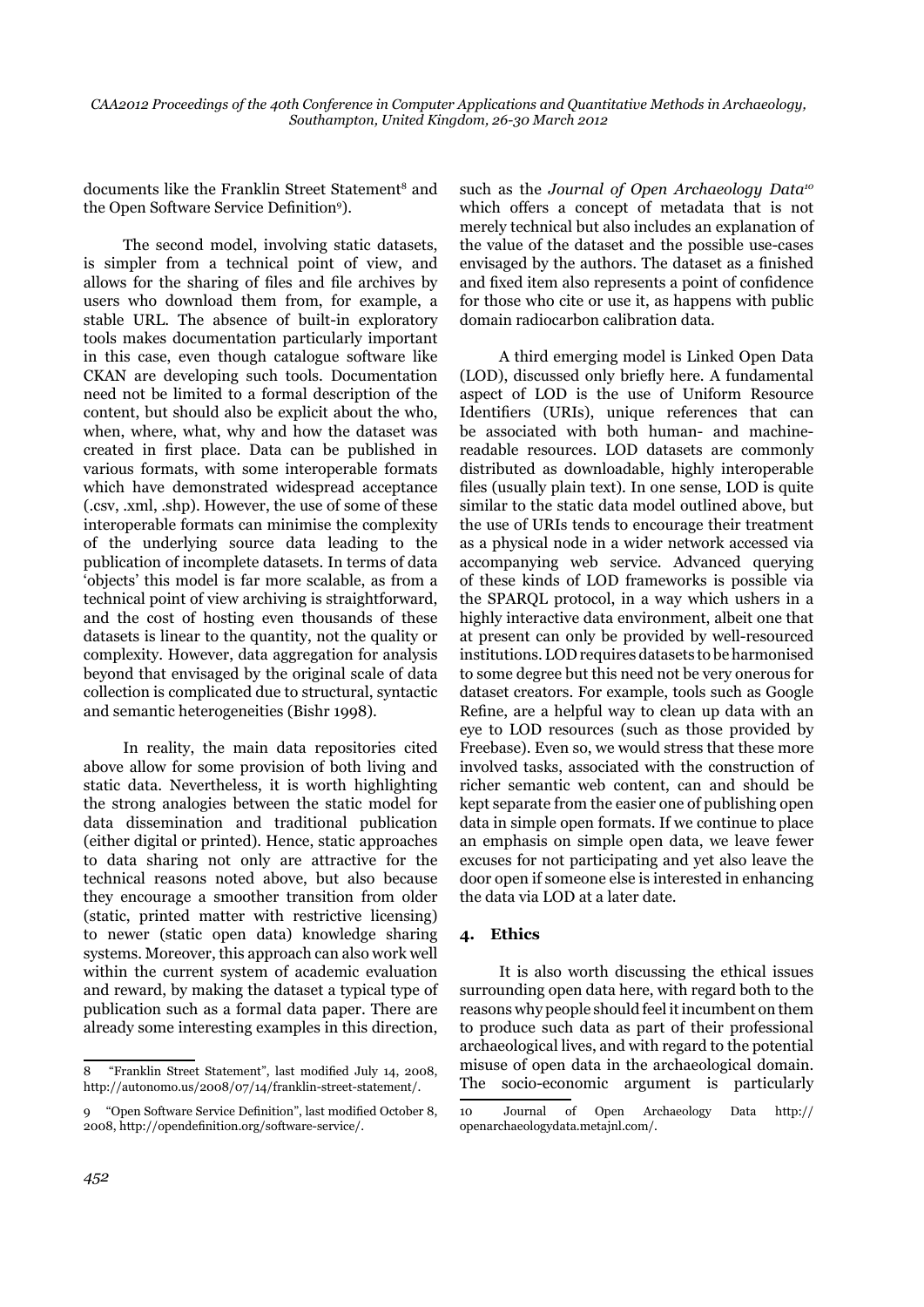compelling. The majority of archaeology is carried out in the interest of the public, often with public money and it is therefore only right that the public get access to the objects and outputs of activities that they have funded. This is particularly clearcut for academics working at publicly funded institutions and/or on publicly funded projects. The issue initially appears more complicated in the case of developer-funded archaeology, where the funding comes potentially from private commercial sources and the client is notionally the developer. However, in the UK, for example, The National Planning Policy Framework (NPPF: Department for Communities and Local Government 2012) which describes the planning policies on the conservation of the historic environment in England and Wales stipulates that local planning authorities should 'make this evidence (and any archive generated) publicly accessible'. Hence, open data should be construed in this case as a crucial part of the mitigation-by-record process, and not as an afterthought.

A second argument in favour of open data touches on a problem of particular relevance in archaeology: unpublished research. There are various reasons for non-publication, but the sheer cost of bringing archaeological research (especially fieldwork) to formal publication is often a key issue. In such cases, we can nevertheless expect that some data exists. While some might argue that publishing data without offering a synthetic overview alongside it makes for a very limited resource, it is undoubtedly better to have access to data than to have nothing at all. For authors, there is at least some recognition of the work done, as is already the case with archaeological reports filed in grey literature archives. The opening up of grey data is, in our view, an economic way to meet the minimal obligations to publish research. This obligation has been proposed by the European Association of Archaeologists (EAA 2009) and by some national organisations (e.g Research Councils UK; Associazione Nazionale Archeologi 2010), albeit sometimes together with a 5-10 year embargo period. Including raw data, publications as part of these regulations would represent a major step not only for open data *per se*, but for the wider aim of professional organisations. In contrast, the current view is that publication equals a short report, much smaller than the total amount of information resulting from archaeological activity. We need to transform our understanding of what constitutes full and satisfactory publication. We would argue that greater favour be given to data rather than synthesis, and more generally to decouple these as two different kinds of publication.

Whilst retaining this sense of the importance and urgency of open data initiatives, it is still also worth noting some ethical arguments that might call for a more cautious approach to open data. For example, the open publication of archaeological data may conceivably lead to greater levels of archaeological looting, especially where this involves provision of exact spatial locations of sites. However, this argument is still largely theoretical and in dire need of some formal demonstration (that this does indeed lead to greater looting activity). In certain particularly vulnerable instances, it may be sensible to place restrictions over who has access to the finest-scale coordinates for archaeological finds. However, this has the unfortunate effect of making data available at multiple scales of granularity based on trust frameworks that are at present rather immature (e.g. probably just based on institutional affiliation), and there are further licensing implications that make it hard to consider this as open data in a strict sense. Furthermore, placing an embargo on data has significant and unquantified downstream implications for a whole range of legitimate activities that would make a positive contribution to knowledge.

A third ethical issue is the degree to which opening up data may conceivably perpetuate existing imbalances and injustices amongst archaeological institutions and practitioners. For example, at the institutional scale, the promotion of open data as a research output in its own right risks reaffirming the advantage enjoyed by bigger institutions who have the wherewithal to absorb the costs of making data open. At the individual scale, it may conceivably risk making it easier for more senior collaborators, company heads, etc. to swallow up some of the rights of individual data creators (especially those early in their careers) by taking the main credit for the overall products (e.g. with respect to the individual data outputs of excavators versus a project director), but ultimately we suspect the reverse danger that already exists is more worrying: currently, data access seems to scale with seniority (via who you know and how important they are; see Cella and Palombini 2012). However, as open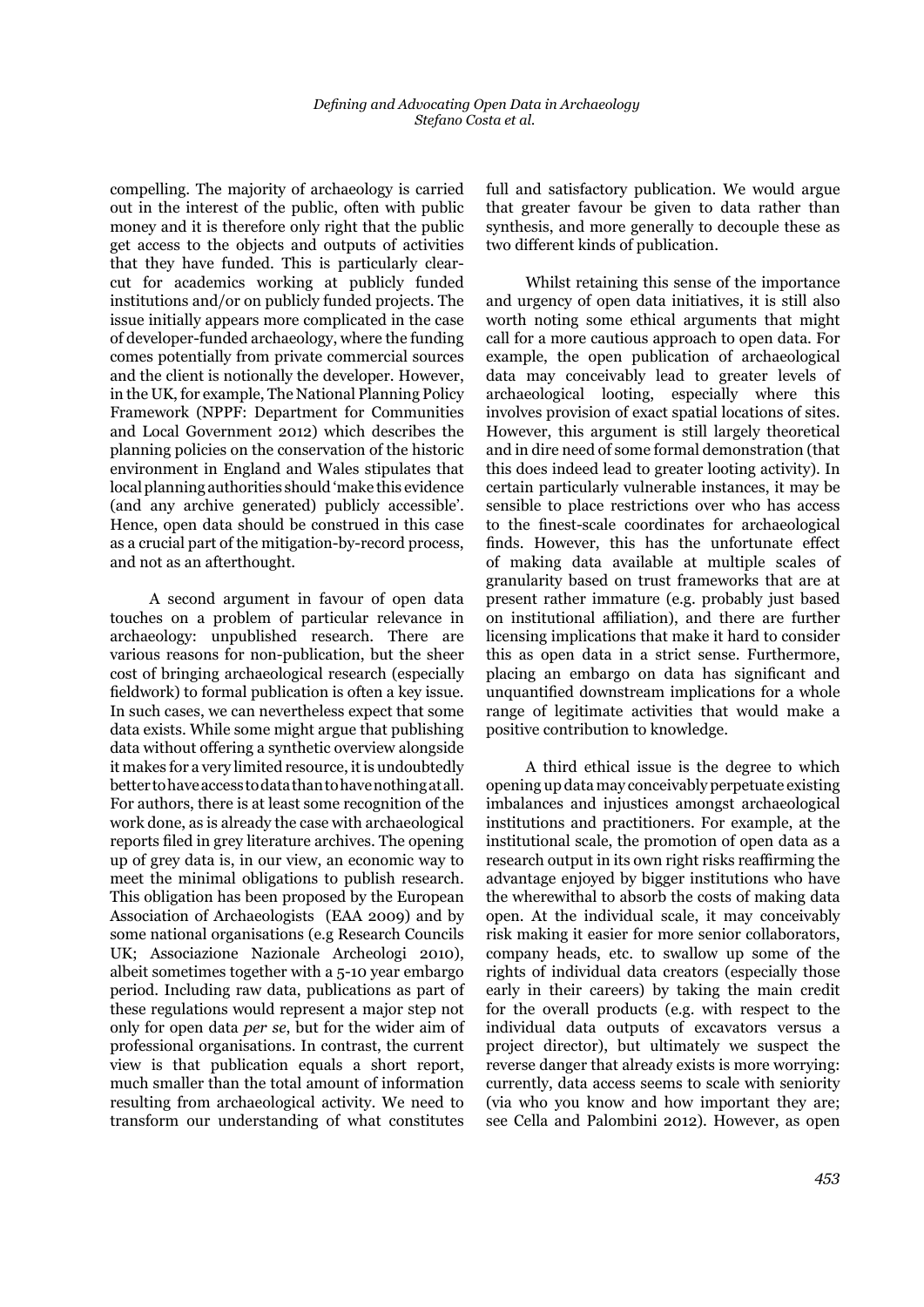*CAA2012 Proceedings of the 40th Conference in Computer Applications and Quantitative Methods in Archaeology, Southampton, United Kingdom, 26-30 March 2012*

data increasingly becomes embedded in the data production process, it is likely that suitable metrics will be generated so that individual contributions to data impact and quality can be generated and retained.

## **5.** *Good Practice*

The previous three sections have dealt with Open Data models and surrounding issues that are still a matter of significant debate, both within and beyond archaeology. There is a growing platform of good practices for (open) archaeological data, some already covered in existing documents (e.g. the Archaeology Data Service and Digital Antiquity's *Guides to Good Practice11*), and most of these have garnered a sufficient level of acceptance to be considered as common culture. Issues surrounding technical interoperability are perhaps the best known and the key point to stress is a need for the use of open formats that are independent of any specific software platform. If we exclude the most common and simple problem cases (e.g. documents made with office suite software), the critical point is that currently there remain far too many *de facto* proprietary standards (e.g. .dwg) and far too many undocumented formats produced by survey, measurement and analysis tools. In contrast to technical format issues, metadata (structured background data describing a given dataset) is a method of documentation that is not very well known outside of expert domains. This is partly because of the lack of domain-specific standards, and partly because metadata are seen as mainly something to be done for large catalogues, while a single dataset is often not deemed worthy of this kind of treatment. Furthermore, some types of metadata are easier to add or more commonly produced (e.g. author and keywords of a document, bounding box of a spatial dataset), while the mere existence of a metadata structure does not necessarily mean it will be used (e.g. photographic images where this functionality is present but rarely used). Clearly, the specificity of each dataset asks for a detailed description of the methods and conditions with which data has been recorded and structured regardless of the nature of data. So, for example, while a photographic database may have all EXIF metadata about exposure time, even spatial location, it may or may not have information about about the aim of the photographer, the criteria for choosing what to photograph, in what detail and so on.

The legal aspects of open data are arguably more complex than the technical ones, and also something that is presently under-addressed in the teaching of archaeology. Indeed, while choosing an open license for data is actually very simple, many people continue to prefer a restrictive closed license (perhaps because they are uncertain about the nature of potential re-use) or do not see the point of defining an explicit license (e.g. they have not realised that an open license is likely to be very beneficial for the circulation of their work). Finally, further problems can arise if open data need to be combined with proprietary data to create derived datasets. Some common cases of this issue occur with satellite imagery, but the same can happen with a photographic catalogue, or a dendrochronological calibration curve. The derived datasets will be necessarily restricted by the proprietary license, and it will not be possible to share them without breaking the license terms.

Bearing these issues of adoption in mind, there is nonetheless now a solid platform provided by two organisations that have been dealing with the problem of legal aspects of data for some time now, Creative Commons (CC) and Open Data Commons (ODC). There are not many licenses for open data, especially if compared to software licenses. We can make a distinction among three different types of open license: share-alike, attribution and public domain licenses. Share-alike licenses follow the idea of copyleft and of "cascaded" sharing of derived works under the same license (for further discussion, see Murray-Rust 2008; Cheliotis 2009; Stodden 2009). Wikipedia and all Wikimedia projects use a sharealike license, CC-BY-SA 3.0, that is appropriate for text and images. The Open Database License (ODbL) is better suited for factual data<sup>12</sup>. Attribution licenses only require that copies and derived works maintain an indication of the original authors. In this case, too, the CC-BY 3.0 is best for creative content and ODC-BY for factual data. Public domain licenses are waivers of any right, including the right to be cited as

<sup>11 &</sup>quot;Guides to Good Practice," accessed September 23, 2012, http://guides.archaeologydataservice.ac.uk/.

<sup>12 &</sup>quot;Open Database License FAQ," accessed September 23, 2012, http://opendatacommons.org/faq/licenses/#why-notuse-a-creative-commons-or-freeopen-source-software-licensefor-databases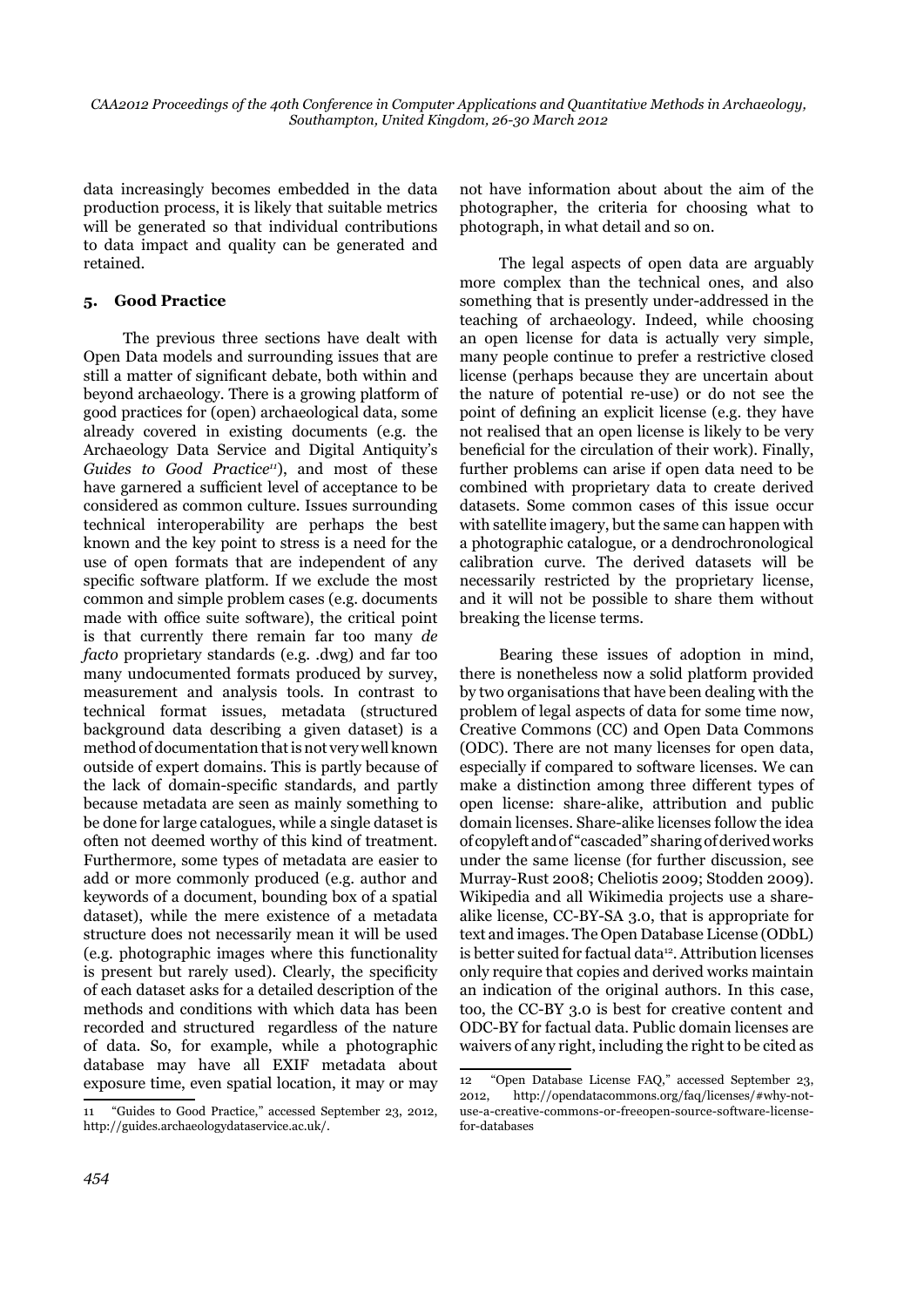authors, and are appropriate for instrumental data without a clear creative dimension (e.g. chemical analysis), public domain data (bibliographic data), or big datasets that need to be aggregated in several iterations, making attribution tracking quite difficult to achieve. The two available licenses, CC0 and the Public Domain Dedication License, are essentially identical, but the formulation of CCo is more universally interoperable with normative systems, having a fallback declaration in those cases when it is not allowed to waive all rights upon one's own work. Note also that three different licenses in the Creative Commons family are mentioned above, each one with its specific traits. Hence, there is no such thing as a "Creative Commons license" or "Creative Commons 3.0" and users should be guided in how they refer to their preferred license by the service available on the Creative Commons website.

Archaeological data collection is governed by a number of statutory, legislatory and professional frameworks. These represent the policy environments under which contractual and academic archaeological works are enacted. This policy has a direct impact on how, and on what terms, archaeological data should be archived and disseminated. Unsurprisingly, many of these frameworks advocate the deposition of data and other resources in publically accessible repositories. For example, in the UK the Department for Communities and Local Government (2012, 32) state that evidence from archaeological works conducted as part of the planning process (and any archive generated) should be publicly accessible. Equally for the academic sector, Research Councils UK state that 'Publicly funded research data are a public good, produced in the public interest, which should be made openly available with as few restrictions as possible in a timely and responsible manner that does not harm intellectual property'. Unfortunately, most policy does not make a distinction between digital and analogue resources and, as digital archaeology is relative immature, many of the established repositories are designed for physical archives (plans, contexts, artefacts, ecofacts and synthetic reports). However, the majority of archaeological data in the future will be collected, analysed, interpreted and published *in-silico* (digitally). It is important that the policy environments, which in principle support publicly accessible archive deposition for analogue archives, should do the same for digital archives and emphasise mechanisms that encourage re-use.

Finally, it is worth highlighting how important it is to develop a broader understanding and stronger awareness of copyright among all kinds of archaeological practitioners. We envisage the development and increasing importance of lightweight forms of copyright tracking and recording (e.g. by means of metadata and automatic tracking and versioning systems). Currently, authors' rights with regard to archaeological data are more often than not an obstacle to the circulation of knowledge rather than an efficient mechanism to protect one's work. As such, these rights need to be standardised and constrained in terms of their downstream effects, not only on active and future work, but also for existing (currently orphaned) works and grey literature.

#### **6.** Conclusions

For some archaeologists, Open Data requires a dramatic change of perspective, the acquisition of new skills and a major shift from curation of software to the curation of data. For others, Open Data may be as simple as doing what they are already doing. In all cases, technical development alone is not enough. Technologies must be accompanied by a proper social framework. Open Data has the potential to be trans-formative which means that it could significantly disrupt the sector. Education about the potential benefits of Open Data and the social implications of any transformation are required to take full advantage of the new possibilities of open archaeological data. Therefore, the link between funding, publication and Open Data is a key area, and we reaffirm the need to encourage national funding agencies, and international ones (private or public) to build in Open Data policies into the requirements of their grants and to check for such a track record in subsequent grants. Open Data needs to be a more relevant part of the archaeological publication, research, management, curation and policy process, and not merely an afterthought.

### **References**

Archaeology Data Service and Digital Antiquity. 2012. "Guides to Good Practice." Accessed September 23. http://guides.archaeologydataservice.ac.uk/.